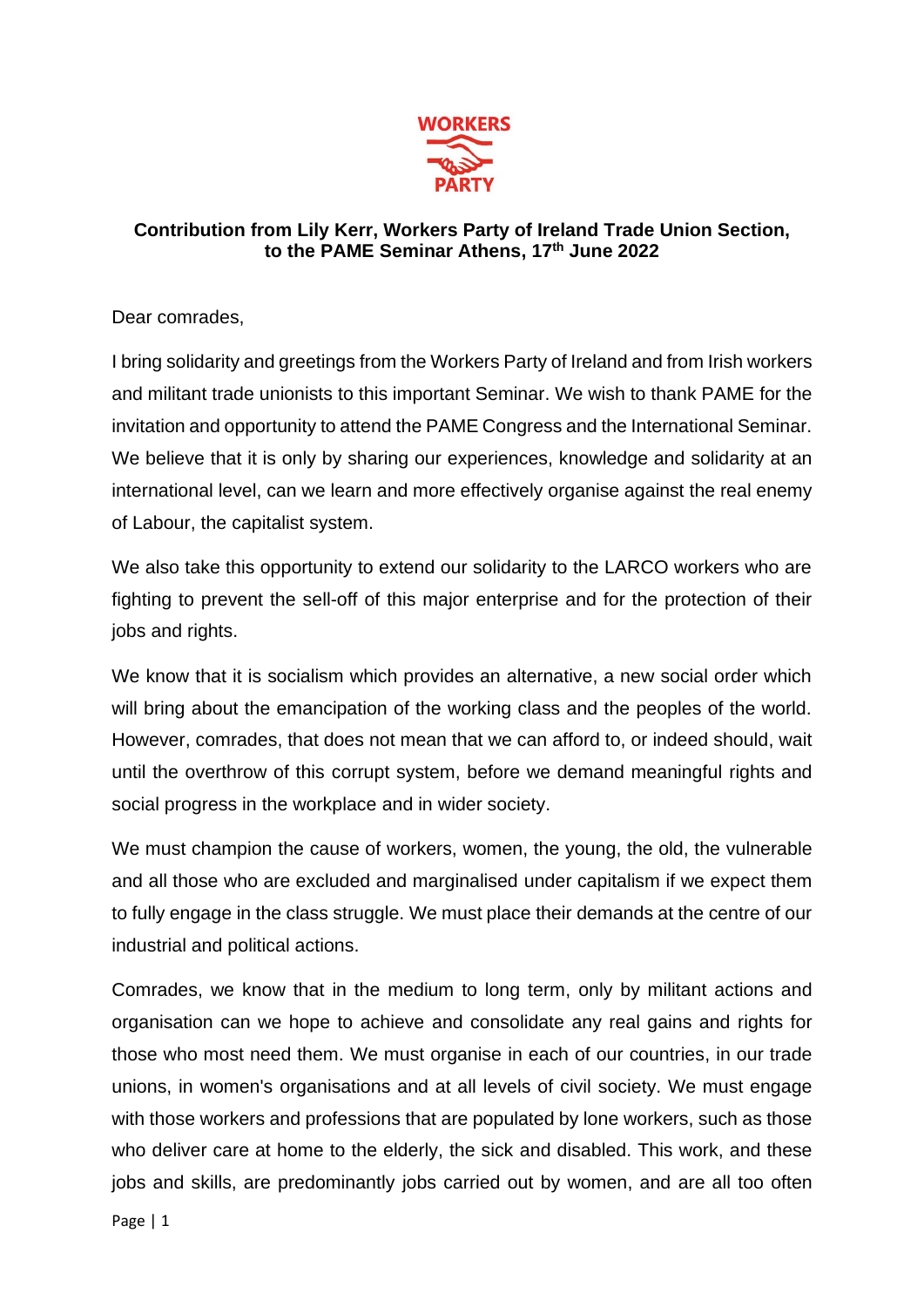unremunerated, underpaid and undervalued or involve precarious employment with zero-hour contracts and usually with no employment rights. My own work as a trade unionist involved representing workers in the provision of health and social care where increasingly the public sector is under attack.

Comrades, the working class are still suffering as a result of the harsh austerity measures demanded by the European Union, and administered without restraint or regard for the impact on the working class, by national governments, whether rightwing, social democratic or composed of the new social-democrats.

It is the role of class-conscious militants in the trade union movement to politicise and raise the class consciousness of all workers in preparation for the struggles ahead. In Ireland we have so called "left wing" parties, trade unions and others, lamenting the decision of the UK to leave the European Union, claiming it is a major blow to workers' economic and human rights. We, comrades, must challenge the myth that the European Union or indeed the ruling class conferred workers rights on us from any sense of decency, morality, or out of any consideration for social justice. Every gain and achievement, every piece of legislation that granted even limited or modest forms of progress, social or economic rights, was fought for and won by workers themselves through vigorous struggle.

Comrades, in Northern Ireland the Regional Executive failed to function for three years (and it is still failing to function). During that time, elected representatives continued to be paid, while public sector workers suffered a pay freeze for over a decade. Health service workers took strike action. Workers in public utilities, education, transport have taken industrial action. Workers are exposed to the so-called "fire and rehire" practice, which became widespread during the pandemic and through which companies dismiss staff only to re-employ them on inferior terms and conditions. The British Government has stated that it is considering using agency workers to break strikes.

Capital has used the pandemic to generate massive profits for share holders and others, whilst at the same time inflicting serious damage to the living and working conditions of the working class. The governments and employers claim that this is on the grounds of flexibility, affordability and to save jobs. In fact, these developments are about maximizing profit and trying to break the strength of militant trade unionists.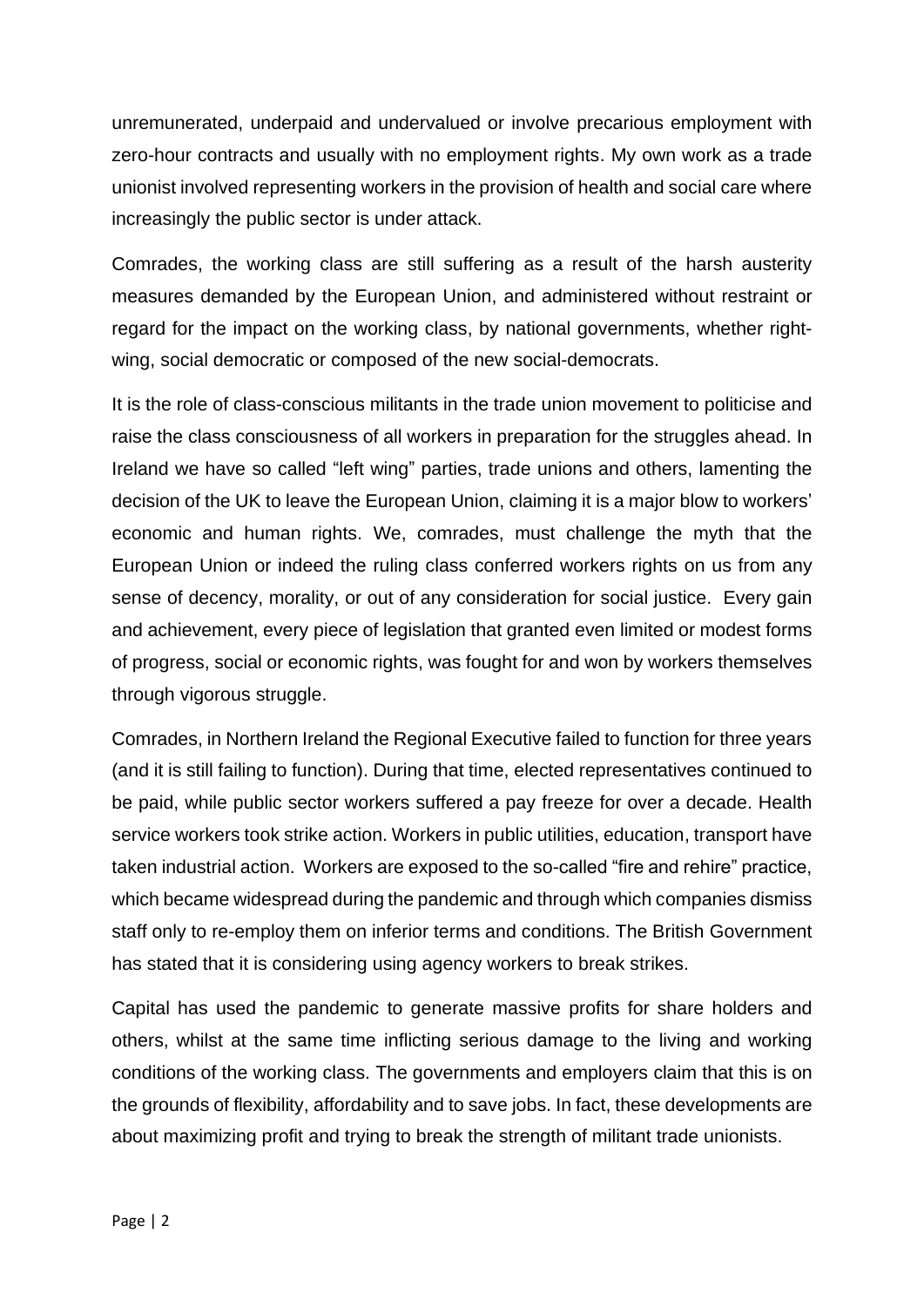Public health, education and social security systems have been under attack and the erosion and elimination of hard-won workers' rights, social gains and achievements have all formed part of this agenda. Poverty and destitution are rife across the world and multi-national corporations and monopolies exploit unemployment levels to sweat an already over-stretched work force and weaken terms and conditions of employment. They create divisions amongst workers and stir up racial tensions.

The growth of nationalism, racism, fascism and xenophobia are a constant reality, as is virulent anti-communism and state repression of trade unionists, all of which represent a threat to workers and the unity of workers. We support the demand of trade unions and mass organizations in Kazakhstan and all over the world for the immediate release of political prisoner Yerzhan Yelshibayev, a leader of the unemployed movement.

Comrades, the war in Ukraine has provided capital with another pretext to attack the working class. Energy and food prices have risen so much that workers are having to choose between heating and eating, they are unable to pay for petrol to take them to and from work, many cannot afford to turn on their cookers to prepare hot meals, whilst energy companies are making billions in increased profits. Meanwhile, the natural resources and infrastructure which supply the energy and other utilities are in the hands of private companies and individuals and price increases are driven by profiteering and delivering dividends to shareholders.

During the worst days of the pandemic workers kept society going at great risk to themselves and their families. They were temporarily and disingenuously hailed as heroes by employers and governments. Now they are again treated with contempt by those same governments and employers. Companies refuse to honour collective bargaining agreements, governments do nothing to support the workers, and in many cases threaten anti-trade union legislation to support the monopolies. In the past number of months, we have seen P&O Ferries sack 800 workers without warning by Zoom, and employ agency staff at £1.80 an hour to replace them. University Staff are currently taking industrial action against cuts to staff, pay and pensions. Many public sector workers are taking industrial action because pay increases are not keeping pace with unprecedented levels of inflation.